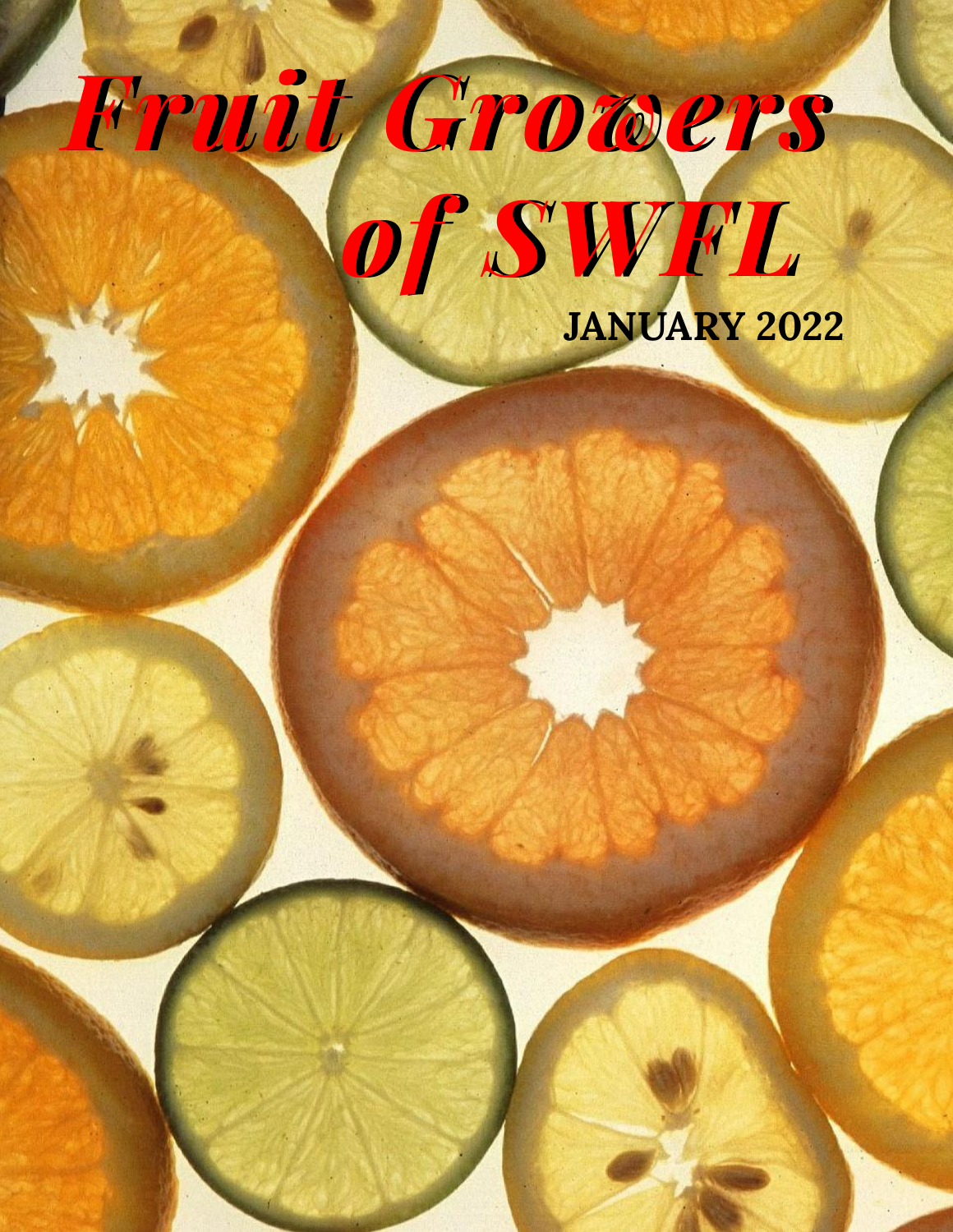

**The January BSTFC Meetings will be Saturday. January 8 & Saturday the 22, 2022 at 430 pm. Bonita Springs Fire Control & Rescue District Station 27701 Bonita Grande Drive, Bonita Springs, FL 34135 Both events will be a "potluck" dinner. Please bring a dish or dessert to share. Please always observe the wearing of masks and social distancing. Please remember to pay your 2022 Renewal Dues: \$15/individual; \$25/family** 



**Collier Fruit Growers' next Meeting: Monday, January 17, 2022 at 7:00 pm. The Fire and Rescue Station 14575 Collier Blvd., Naples, FL 34119** 

GROW FRUIT! Enter through the door on the east (Collier Blvd.) side of the admin building. **The January Speaker will be Danny Blank, owner of 12 Seasons Farm. Please practice social distancing. Wearing of masks at the participants discretion.** 

 **Please remember that it is time to pay your \$15.00 renewal dues for 2022 or risk not receiving the monthly newsletters. Please mail dues to: CFG, Inc. 1944 Piccadilly Circus, Naples, FL 34112.** 

**Please note that starting January 17th the Collier Fruit Growers will be meeting at a new location, the Fire and Rescue Station, on the northwest corner of Vanderbilt Beach Road and Collier Blvd. (Route 951), which will be more convenient for many of our members.** 

As is now customary, Daniel Blank will address the Collier Fruit Growers at their January 19th Meeting. Daniel uses organic methods on his twenty-acre 12 Seasons Farm in Olga, south of the Caloosahatchee River. Danny is the former farm manager at ECHO in North Fort Meyers. He has a post graduate college degree in Sustainable Agriculture and has taught at Warner College and FGCU.



Danny will give us a current update of fruit trees he is growing, and the methods employed to maximize crop yields, and what measures that he has taken to protect workers from the SARS-coV-2 (COVID-19) virus. Farmers have found that the use of composts and frequent nutrient feedings help offset the effects associated with citrus greening. Danny will have a sampling of his fruits and vegetables for sale at the meeting.

Thank you to the many officers and directors of both the Bonita Tropical Fruit Club and the Collier Fruit Growers for the service during this difficult Pandemic. The organizations would not be possible without your help. As the clubs transition into 2022 there will be some new officers and directors elected. Thank you for agreeing to serve.

A new Website for the Bonita Springs Tropical Fruit Club BSTFC.org is being established. It is still 'under construction,' but still worth reviewing to see what new features are available.

Remember that it is time to renew your annual membership dues. Thank you to those who have already paid.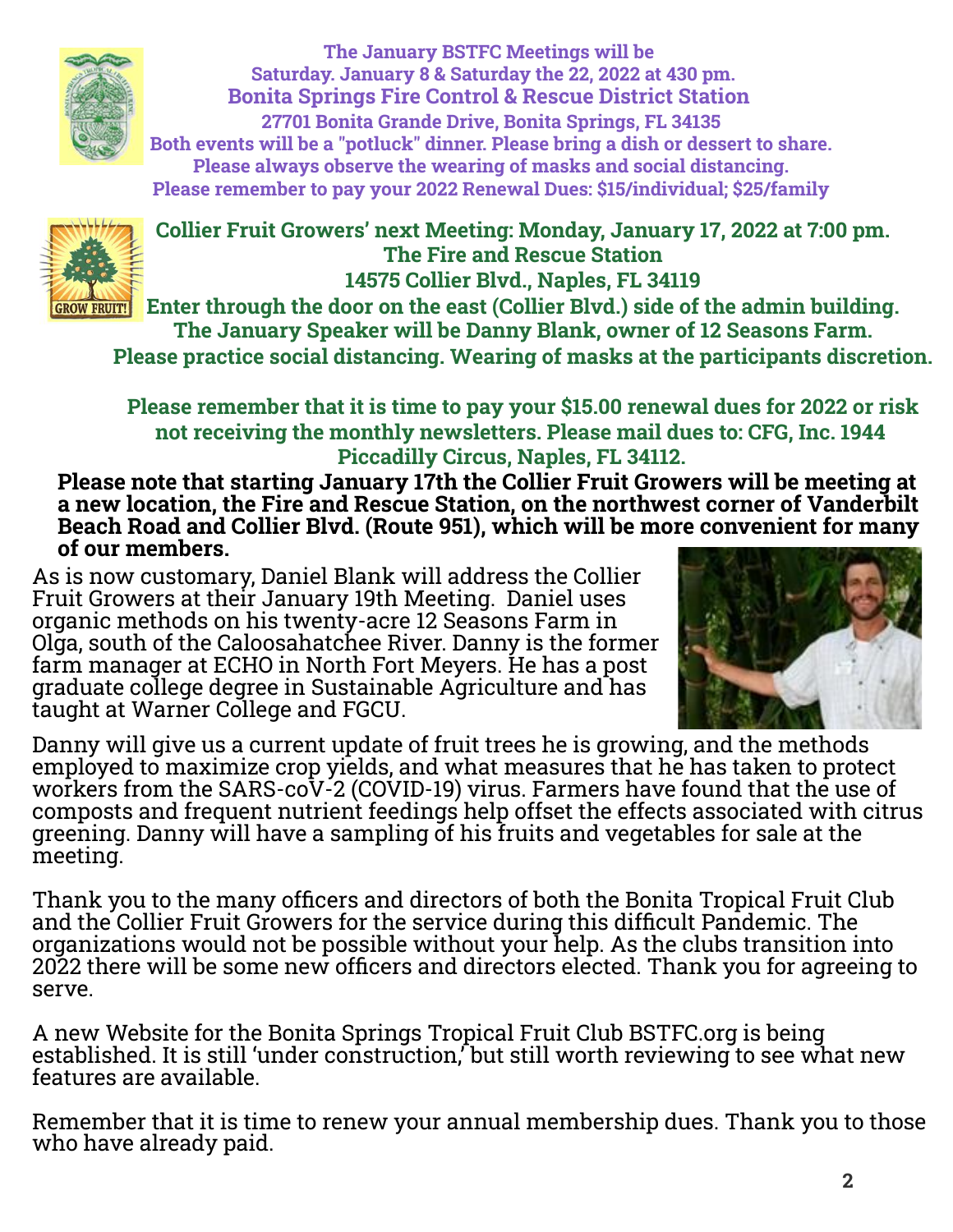**GRAPEFRUIT & FENNEL SALAD WITH MINT VINAIGRETTE Submitted by Roberta Taylor** 

**1 medium red grapefruit, peeled and segmented 1 fennel bulb, halved and thinly sliced ¼ cup thinly sliced red onion Vinaigrette: 3 Tbsp. fresh mint leaves 2 Tbsp. sherry vinegar 1 ½ tsp. honey 1/8 tsp. each salt and ground black pepper 2 Tbsp. olive oil** 

**Arrange grapefruit segments, fennel and onion slices on a serving platter. Place mint, vinegar, honey, salt and pepper in a small food processor. Cover and process until mint is finely chopped, slowly adding oil in a steady stream. Drizzle dressing over salad. Makes 4 servings.**

> This recipe previously appeared in the January 2016 Collier Fruit Growers Newsletter."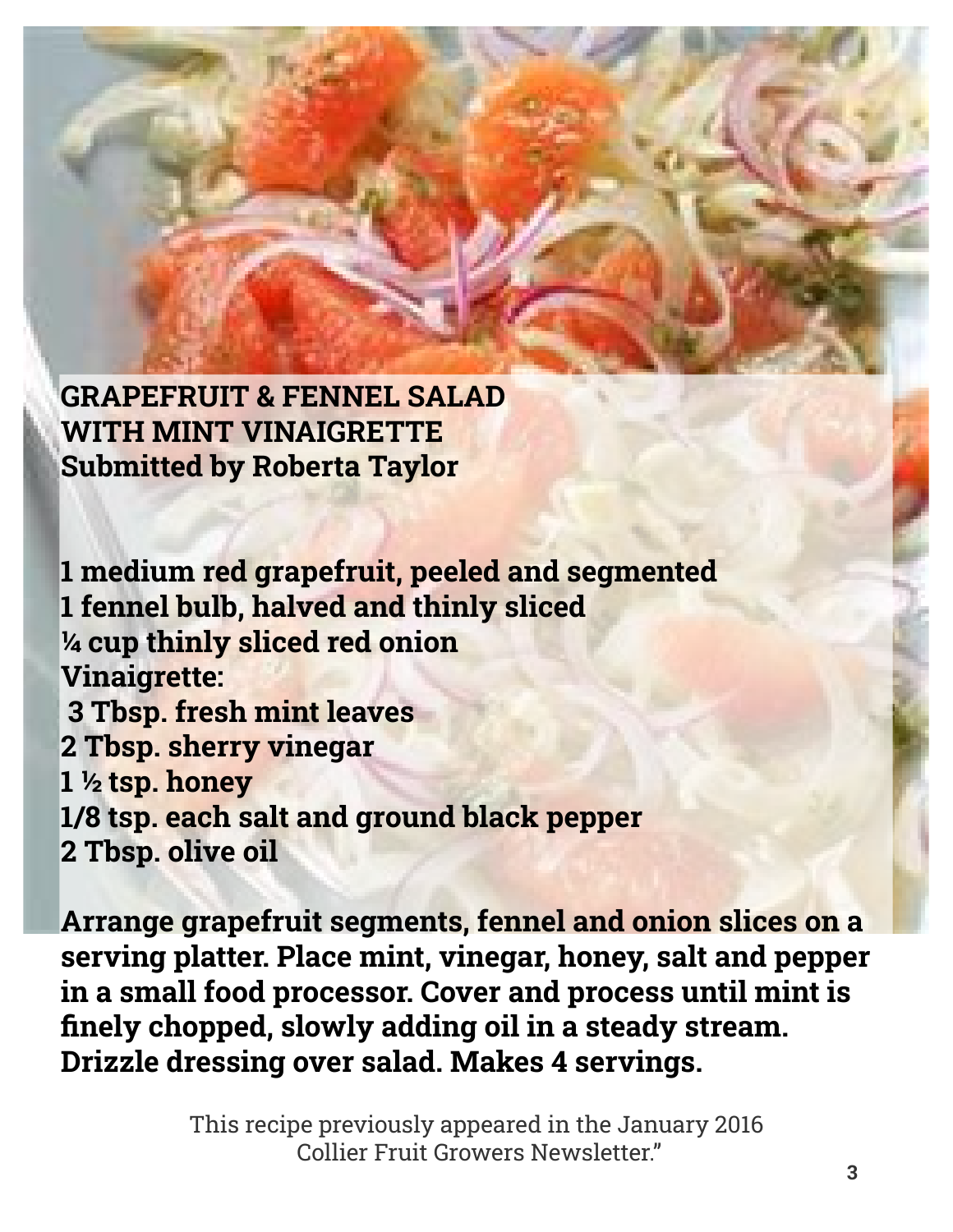### **Rita O'Hearn By Crafton Clift**

Rita O'Hearn at various times was a member of Miami, Broward, Bonita Springs, and Collier Rare Fruit Council groups. Rita especially enjoyed trips to collect new tropical fruit seeds. I first met Rita on a Fairchild Garden sponsored trip to Leticia, Colombia on the Amazon. Since then, Rita and I have been trips with as few as three to as many as two dozen travelers to Lima, Iquitos & Pucallpa in Peru, Brazil, Honduras, and Costa Rica. In 1989 I drove a Toyota pickup from Miami to Costa Rica. When I left the U.S. none of the Central American countries required a visa from U.S., but when I got to Nicaragua, Eugene Hassenfus had been shot down, belying the U.S. involvement in their civil war and I was held up in Honduras awaiting a visa for a couple of weeks.

Because of our many trips to Wilson Popenoe Botanic Garden in Tela, Honduras, I knew a cheap hotel there where I was staying. One night I was leaving a restaurant to return to the hotel. It was dark, beginning to rain a little. A car drove up and the people getting out looked like North Americans. Since I like to talk to strangers, I let go of my door handle and walked toward the people, thinking, "I'm going to tell that man his wife sure looks like my friend RITA!"

It was Rita O'Hearn and our core plant collecting group – Bill Shannon, Russ Hubbs, Chris Howell, Joe Clemens. The last night I spent in the U.S. was at Rita's in Naples, but this trip was planned after I left.

Rita went into assisted living a couple of years ago where she enjoyed socializing at the dinner table all day until Covid messed them up.

Rita passed away November 17, 2021. A memorial is planned by Jorge Sanchez (239) 682-4657, and Madeline Bohannon (239) 851-4448. Time and place are yet to be determined.

# **Melissa Parsons**

Melissa is most deserving of my gratitude and appreciation for her dedication to the Collier Fruit Growers. She was hand chosen by her predecessor Mary Fehr as Treasurer, but right from the start, eight years ago, I realized that Melissa was uniquely qualified for the position.

Melissa helped rewrite the club's Bylaws and negotiate a period when personal interests conflicted with those of the club.

During the six years prior to COVID Melissa organized and purchased the club provided food for the annual Christmas parties. She has continued to purchase the food for the volunteers at the semi-annual tree sales.

When I suggested that accepting credit cards would boost revenue at the fruit tree sales, Melissa did all the work to make it happen. Now, credit cards make up well over 50% of all sales. Lucky for the club, Melissa has agreed to continue participating with the credit card sales at future tree sales.

When the CFG Board promoted the 2019 fruit tour to Costa Rica, Melissa immediately signed up for the trip. Her participation on the trip was greatly appreciated by all. Melissa was instrumental in filing all the paperwork necessary to obtain the 501(C)(3) tax status for nonprofit organizations, saving the club much time and cost in not having to file complete annual tax returns.

During her tenure the club's finances have been seamless, due to Melissa's diligence and hard work.

I know that I should not take Melissa's resignation personally. I wish you Melissa the best in all your endeavors.

Very sincerely,

Rodger Taylor

# **Fruits which Ripen in January:**

**4** Avocado, banana, black sapote, canistel, carambola, citrus, coconut, guava, macadamia nut, mamey sapote, papaya, sapodilla. Annual Fruits: Eggplant, winter squash (Cushaw/Seminole pumpkin), pigeon pea, bell pepper, tomato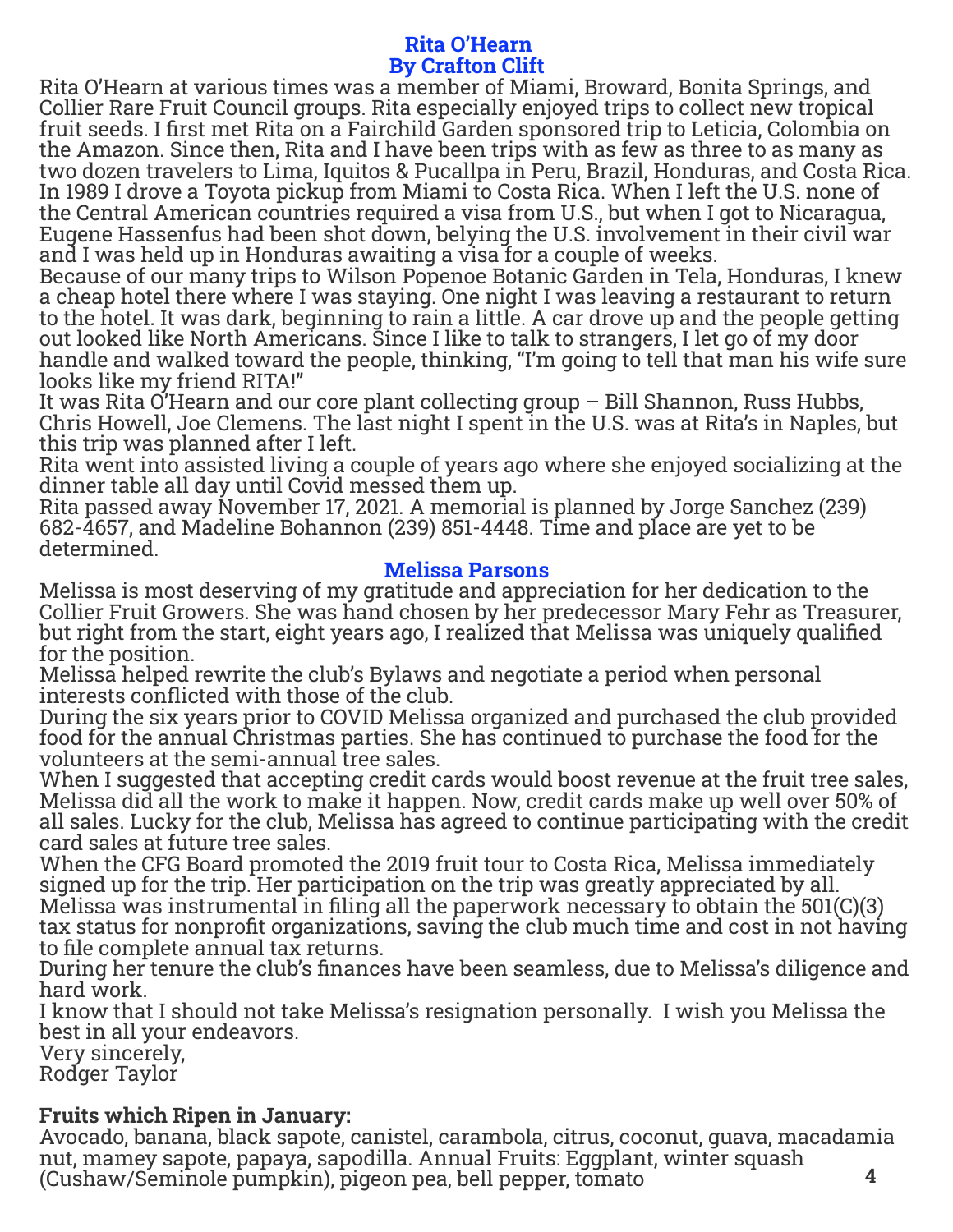# **Launches Loan Guarantee Program to Create More Market Opportunities, Promote Competition and Strengthen America's Food Supply Chain**

WASHINGTON, Dec. 9, 2021 – U.S. Department of Agriculture (USDA) Secretary Tom Vilsack today announced USDA is deploying \$100 million under the new [Food Supply Chain Guaranteed Loan](https://www.rd.usda.gov/food-supply-chain-guaranteed-loans)  Program to make USDA available nearly \$1 billion in loan guarantees; these loan guarantees will back private investment in processing and food supply infrastructure that will strengthen the food supply chain for the American people.

USDA is making the funding available through the American Rescue Plan Act. The program is part of the Biden-Harris Administration's efforts to address food system challenges dating back decades and [further exacerbated b](https://billingsgazette.com/opinion/columnists/guest-opinion-pandemic-exposed-rigid-fragile-food-system/article_b169aadd-f5be-56b7-884c-5abfa727e488.html)y the COVID-19 pandemic. These investments will help essential processing and supply chain infrastructure that will ultimately deliver more opportunities and fairer prices for farmers, they will give people greater access to healthier foods, and they will help eliminate bottlenecks in the food supply chain.

"The pandemic exposed vulnerabilities and created extreme disruptions in America's food supply chain. The reduction in meat processing capacity is just one example of the supply chain bottlenecks that affect small and midsize farmers," Vilsack said. "Under the leadership of President Biden and Vice President Harris, USDA is investing in ways to improve America's food supply chain. The funding we're announcing today will leverage approximately a billion dollars in public and private-sector investments that will significantly expand meat and poultry processing capacity and finance critical food

# **Food Supply Chain Guaranteed Loan Program**

Through th[e Food Supply Chain Guaranteed Loan Program,](https://www.rd.usda.gov/food-supply-chain-guaranteed-loans) USDA will partner with lenders to guarantee loans of up to \$40 million to help eligible entities expand meat and poultry processing capacity and finance other food supply chain infrastructure. Lenders may provide the loans to eligible cooperatives, corporations, for profits, nonprofits, Tribal communities, public bodies, and people in rural and urban areas.

USDA Rural Development (RD) will administer the loans. Funding may be used to:

- start-up or expand food supply chain activities such as aggregating, processing,
	- manufacturing, storing, transporting, wholesaling, or distributing food.
- address supply chain bottlenecks.

 • increase capacity and help create a more resilient, diverse and secure U.S. food supply chain. USDA is accepting electronic applications from lenders through th[e Food Supply Chain Online](https://www.rd.usda.gov/food-supply-chain-guaranteed-loans)  Application System until funds are expended. Paper applications will not be accepted. To access the online application system, lenders must submit a reque[st to rdfoodsupplychainloans@usda.gov. F](mailto:rdfoodsupplychainloans@usda.gov)or more information, visit [www.rd.usda.gov/foodsupplychainloans](https://www.rd.usda.gov/foodsupplychainloans) or see the notice published in the Dec. 9 Federal Register.

USDA Rural Development encourages applications for projects that advance the recovery from the COVID-19 pandemic, promote equitable access to USDA programs and services, and reduce the impacts of climate change on rural communities. For more information, visit [www.rd.usda.gov/priority-points.](https://www.rd.usda.gov/priority-points)

# **Background**

This funding announcement follows the Biden-Harris Administration's Septembe[r announcement](https://www.whitehouse.gov/briefing-room/blog/2021/09/08/addressing-concentration-in-the-meat-processing-industry-to-lower-food-prices-for-american-families/)  about the steps it is taking to address concentration in the meat-processing industry. It adds a new commitment of \$100 million for guaranteed loans on top of the previously announced [\\$500 million](https://www.usda.gov/media/press-releases/2021/07/09/usda-announces-500-million-expanded-meat-poultry-processing)  investment to expand meat and poultry processing capacity.

These efforts are part of USDA'[s Build Back Better Initiative,](https://www.usda.gov/media/press-releases/2021/06/08/usda-invest-more-4-billion-strengthen-food-system) a comprehensive plan to invest \$4 billion to strengthen the resiliency of America's food supply chain while promoting competition.

As co-Chair of the Biden-Harris Administration's Supply Chain Disruptions Task Force, Secretary Vilsack and USDA have brought together industry, labor and federal partners to address the short-term supply chain disruptions arising from the Administration's strong economic recovery. This is one of several key steps that USDA is taking to build a more resilient supply chain and better food system and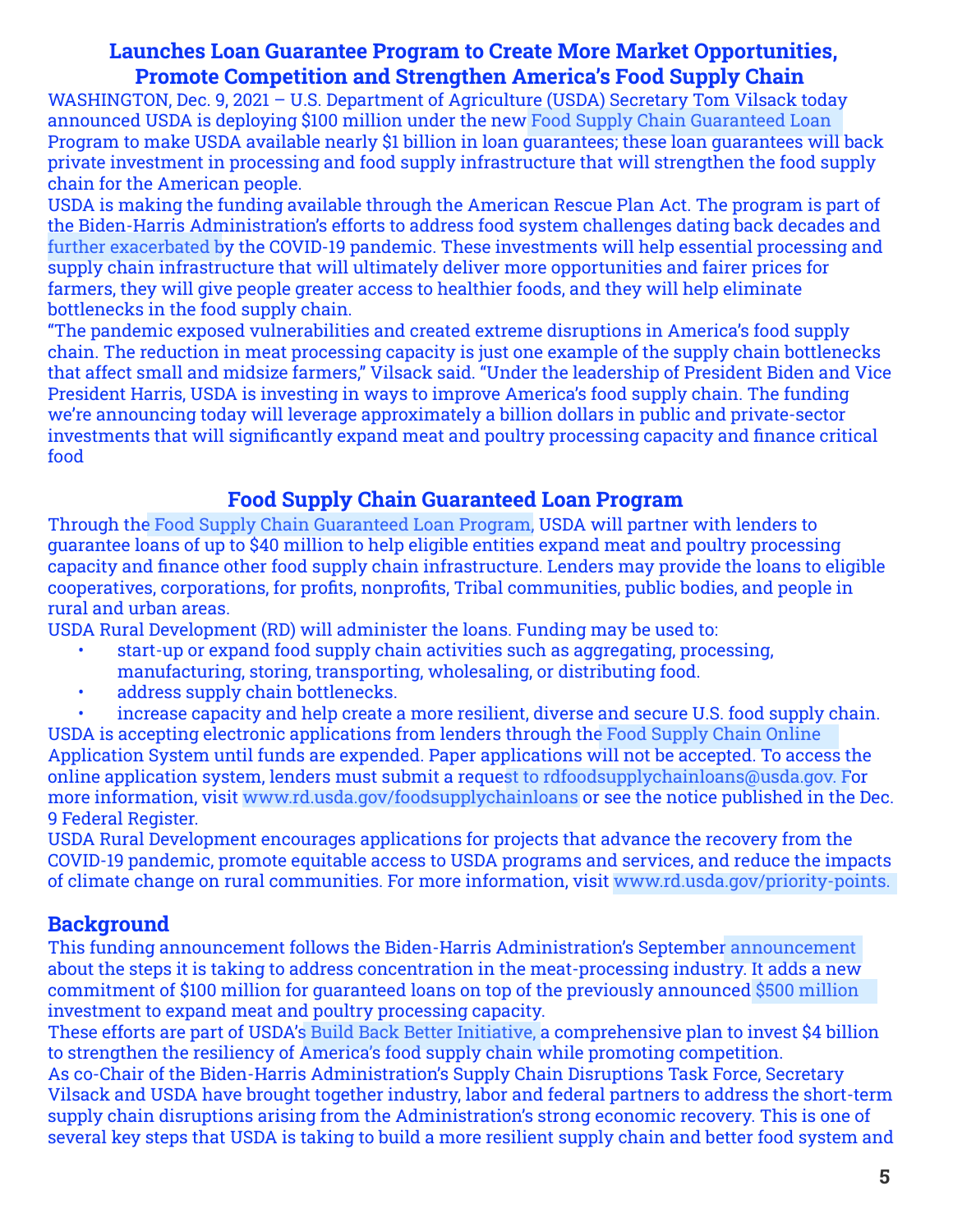to increase competition in agricultural markets. These steps are pursuant to President Biden's Executive Order on Promoting Competition in the American Economy and his Executive Order on America's Supply Chains. This initiative will support key supply chain infrastructure investments to expand and scale existing capacity, as well as support long-term investments in new operations. Rural Development provides loans and grants to help expand economic opportunities, create jobs and improve the quality of life for millions of Americans in rural areas. This assistance supports infrastructure improvements; business development; housing; community facilities such as schools, public safety, and health care; and high-speed internet access in rural, tribal and high-poverty areas. For more informatio[n, visit www.rd.usda.gov. I](https://www.rd.usda.gov/)f you'd like to subscribe to USDA Rural Development updates visit, ou[r GovDelivery subscriber page.](https://public.govdelivery.com/accounts/USDARD/subscriber/new?email=&commit=Sign+Up) 

USDA touches the lives of all Americans each day in so many positive ways. Under the Biden-Harris Administration, USDA is transforming America's food system with a greater focus on more resilient local and regional food production, promoting competition and fairer markets for all producers, ensuring access to safe, healthy and nutritious food in all communities, building new markets and streams of income for farmers and producers using climate-smart food and forestry practices, making historic investments in infrastructure and clean energy capabilities in rural America, and committing to equity across the Department by removing systemic barriers and building a workforce more representative of America. To learn more, visi[t www.usda.gov.](https://www.usda.gov/) 

# **Grant opportunity: Fruit Guys Small Scale Producers Grant**

#### **Fruit Guys Community Fund**

We are excited to announce we will be accepting applications for a 2022 Grant Cycle. The application portal will be activated January 3, 2022, at 12:00 am PST.

**The deadline to apply is Friday, January 31 at 11:59 pm PST**. In the meantime, review our grant [eligibility requirements](https://fruitguyscommunityfund.org/get-involved/apply/) [and please spread](https://ufl.edu/) the word with small-scale farmers and agricultural nonprofits you know.

**Focus on Small Farms**: We are one of the only organizations that provide agricultural micro-grants for small farms in the U.S. Investing in farms as economic and social change agents.

Each year we award grants ranging from \$2,000-\$5,000 for projects that align with one or more of the core ideals detailed in our Sustainable Farming Manifesto.

#### **Eligibility**

1. Applicant is an owner/operator of the farm or has long-term, legal access to the land. If farming on leased land, a letter of support from the landowner specifying length of the lease agreement must be provided with the grant application.

2. The applicant farm must be an established working farm that is looking to improve operations.

3. Applicant has not been previously awarded a Fruit Guys Community Fund grant. We are not currently funding past grantees.

4. We welcome farms to re-apply for the same project or a different one if you have not been funded.

5. Farm is small to medium-sized as determined by acreage in agricultural production. Farms with more than 300 acres in agricultural production are ineligible to apply.

6. Community outreach. Farmers will engage in community outreach, education, or policy advocacy surrounding sustainable agriculture. Engagement must be described in the grant proposal. Up to 10% of the total grant amount awarded may be used to support efforts for community outreach, education, and/or advocacy.

<https://fruitguyscommunityfund.org/get-involved/apply/>

#### **For possibly more information contact:**

 Jessica Mendes Ryals, Agriculture / Sustainable Food Systems Agent UF/IFAS Extension, Collier County Office: 239-252-4811  [Jessicaryals@ufl.edu](mailto:Jessicaryals@ufl.edu)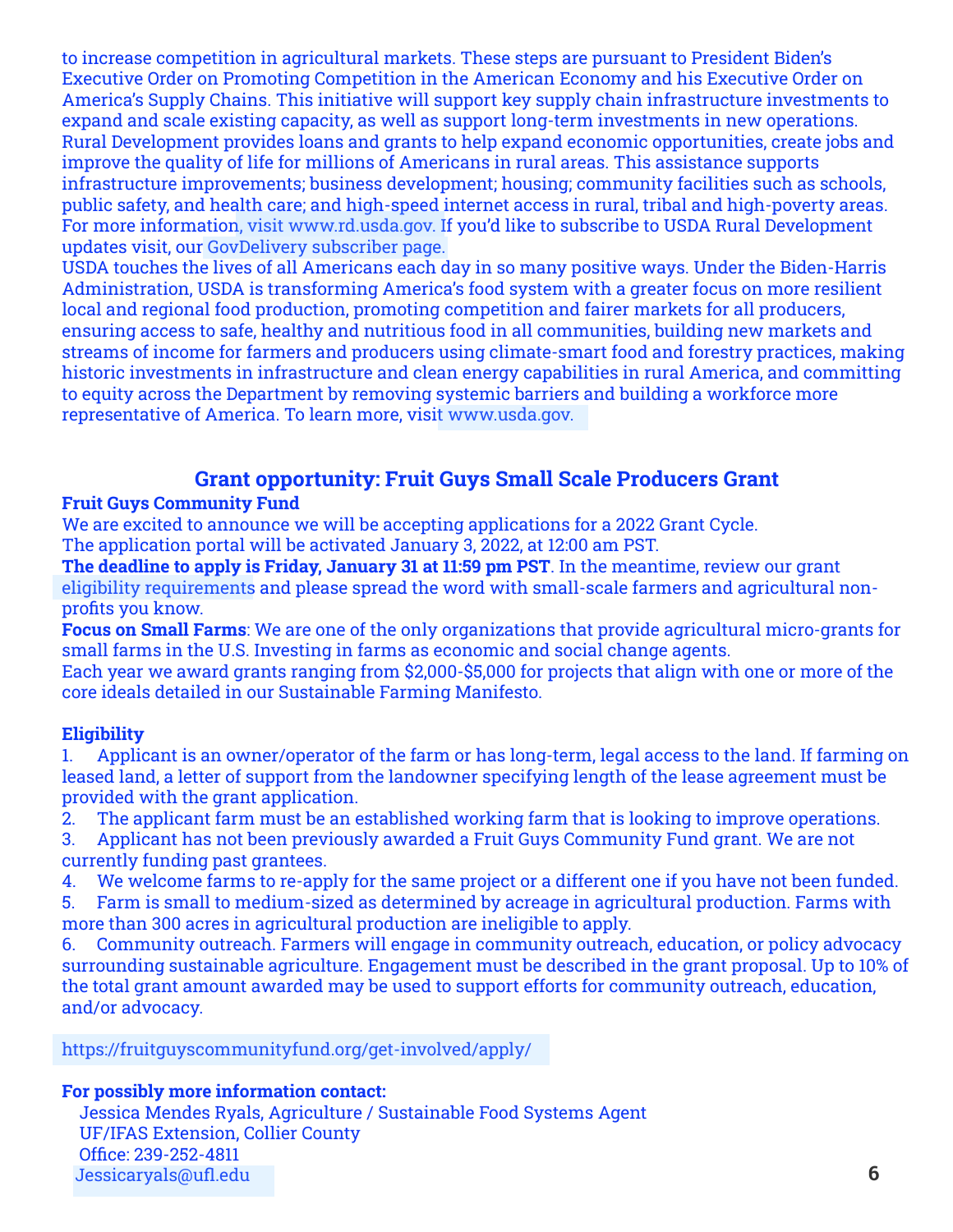# **Grafting Avocado Trees**

Commercial avocado growers get the best results from grafted avocado trees, obtaining a large crop of top-quality fruit. Avocado tree grafting is not technically necessary to get fruit to grow. However, grafting can speed up the process of fruit bearing. If one grows an avocado tree from seed, they will have to wait with the seedling for six or more years before seeing any fruit. Even after the seedling begin to produce, there is no certainty that the tree will look like the parents or produce fruit of the same quality. That is why avocados are usually not seed grown. Trees are propagated by grafting known cultivar scions onto the various rootstocks.

Grafting avocado trees is a common practice of commercial producers, but maybe rather difficult for the average gardener. Grafting is a process of joining parts of two trees biologically. One can graft scions (budwood) or the individual buds of one tree onto the rootstock of another, allowing the two to grow together into one tree. Virtually all avocado trees commercially sold today have been grafted. However, that does not mean anyone can simply graft the tips (scions) of one tree onto another. Avocado tree grafting involves carefully bonding the cambium layers of the scion to that of the rootstock. As the two grow together, a new tree is created. The closer the scion and the rootstock are to each other biologically, the better chance you have of successfully grafting them.

 If you are wondering how to graft an avocado, it is a matter of precision. First, you must position the scion on the rootstock. The green cambium layer of wood, just beneath the bark, is the key. Grafting avocado trees is only possible if the cambium on the scion and the cambium on the rootstock contact each other. If not, the graft will fail.

 Of the three most common methods of grafting, i.e., cleft (Vee or top work), side veneer, and bud, the most common is the cleft graft, an ancient method for field grafting. Firstly, select the desired budwood (scions) with two or three buds which are starting to 'push' new growth. In south Florida, December and January are deemed by many to be the best months to graft avocado trees. Scions are usually collected in the late afternoon from known avocado cultivar that is to be replicated, and can be stored in a dark, cool sealed plastic bag or wrapped tightly in 'Parafilm' for several days. Grafting is typical conducted during the morning hours.

Start by adequately sterilizing the tools with alcohol and letting them air dry. Position oneself or the rootstock and scion in a conformable position. If potted rootstock, place it either in the lap or on a low table directly in front of the Grafter. Now time and precision are vital. As soon as the cambium layers are exposed, they will start to 'heal,' so the target to complete the graft is one minute. (Do not get upset, this is only the target for experienced grafters.) Cut completely through the branch and trunk of rootstock using opposed blade hand clippers. Make a vertical split, about an inch longer than the proposed 1 to 2-inches-long cuts on the scion, through the center of the rootstock. Cut opposing tapers on the scions using a single bevel grafting knife. Insert the complete taper of the scion down into the rootstock and position the scion to making sure that cambium layers on both sides (or one side if the scion is a smaller diameter than the rootstock) are in contact with full each other. (Never tough the exposed cambium layer.) Using elastic bands, or green gardener tape wrap the rootstock at the splice tightly. Wrap the graft tightly with Parafilm tape, twisting the top securely closed or cover with plastic to prevent the graft from getting wet. If the rootstock is potted, keep it under cover in partial shade. It will take 3 to 4 months to tell if the graft was successful.

Refer to: <https://www.gardeningknowhow.com/edible/fruits/avocado/avocado-tree-grafting.htm>

#### **Crop Insurance for Specialty, Diversified and Organic Farmers**

This publication reviews federally subsidized crop insurance, with special attention to options available to specialty, diversified, and organic farmers.

Generally, the greater the diversity or specialization of the crops and livestock farmers grow, the more difficult it can be for them to obtain insurance that fully covers the value and risks of their production. This publication gives several examples of using alternative crop-insurance policies that can offer some degree of protection from significant market-price changes and the multiple perils of farming that can impact yield.

It gives special attention to understanding whole-farm revenue insurance options, which may be of particular interest to growers of diverse specialty and organic crops and livestock.

[Crop Insurance Options for Specialty, Diversified, and Organic Farmers | ATTRA | Sustainable](https://attra.ncat.org/product/crop-insurance-options-for-specialty-diversified-and-organic-farmers/)  Agriculture Project (ncat.org)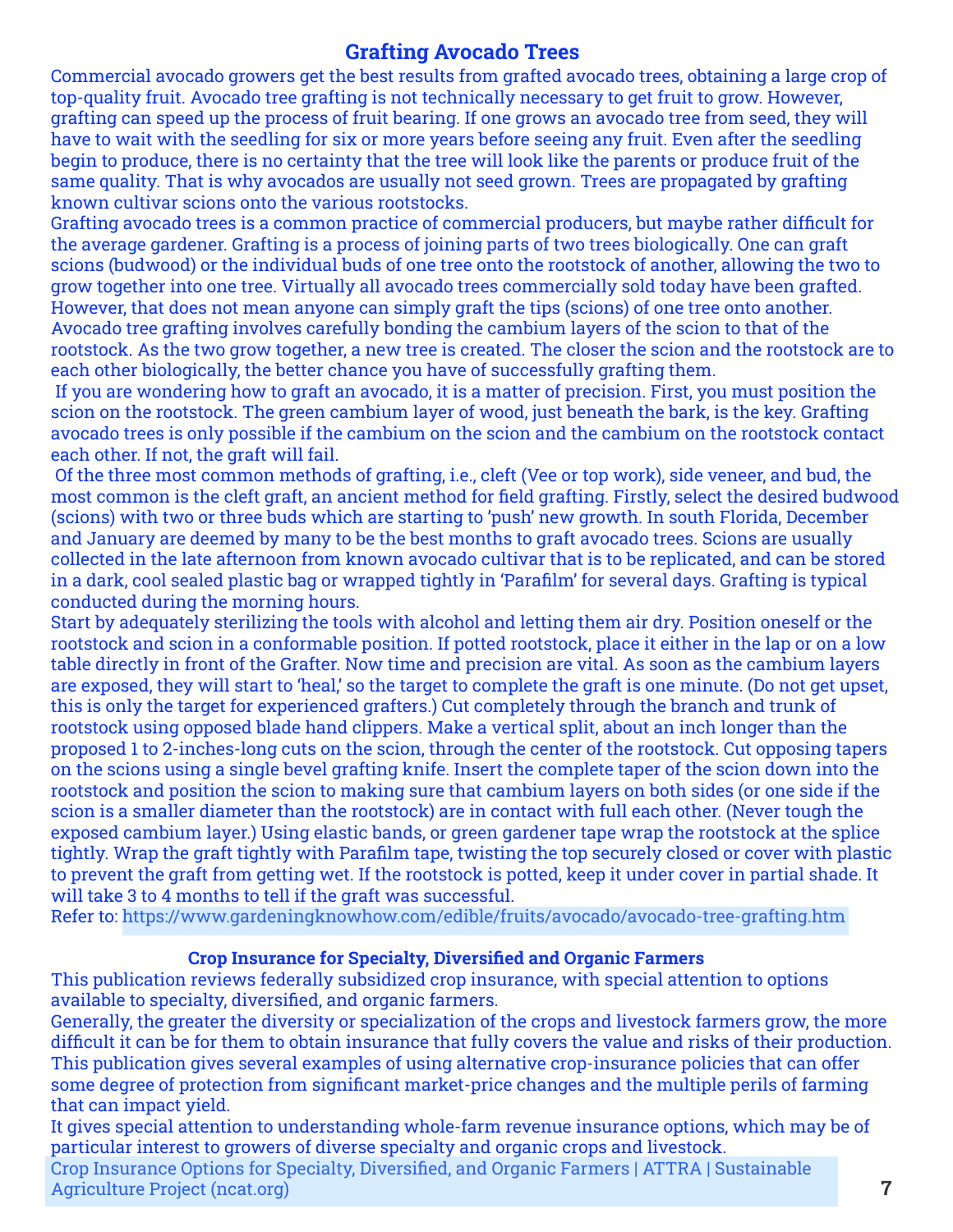

# Who We Are & What We Do

The Bonita Springs Tropical Fruit Club, Inc., is an educational not-for-profit organization whose purpose is to inform, educate and advise members and the public in the selection of plants and trees, to encourage their cultivation, and to provide a social forum where members can freely exchange plant material and information. The club cooperates with many organizations, and provides a basis for producing new cultivars. We function in any legal manner to further the above stated aims.

# **General Meeting:**

The General Meetings will be held on the second Saturday of each month starting at 4:30 pm. The Meetings will be pot luck dinners at the Bonita Springs Fire Control & Rescue District Station at 27701 Bonita Grande Drive, Bonita Springs, FL Please bring a dish to share.

# **Workshops:**

Workshops will be held on the forth Saturday of each month starting at 4:30 pm. at the Bonita Springs Fire Control & Rescue District Station at 27701 Bonita Grande Drive, Bonita Springs, FL and will be pot luck dinners.. Please bring a dish to share. This open format encourages discussion and sharing of fruits, plants, seeds, leaves, insects, photos, recipes, etc. This is a great change to receive answers to specific questions.

# **Tree Sales:**

Semi-annual tree sales in JUNE and June, in the Bonita Springs area, raise revenue for educational programs for club members and other related purposes of the club.

# Trips:

The club occasionally organizes trips and tours of other organizations that share our interests. The IFAS Experimental Station and the Fairchild Nursery Farm are examples of our recent excursions.

# **Membership:**

Dues are \$15 per person for new members, and \$25 per household. Name tags are \$6 each. Send checks to: PO Box 367791, Bonita Springs, FL 34136, or bring to any regularly scheduled meeting.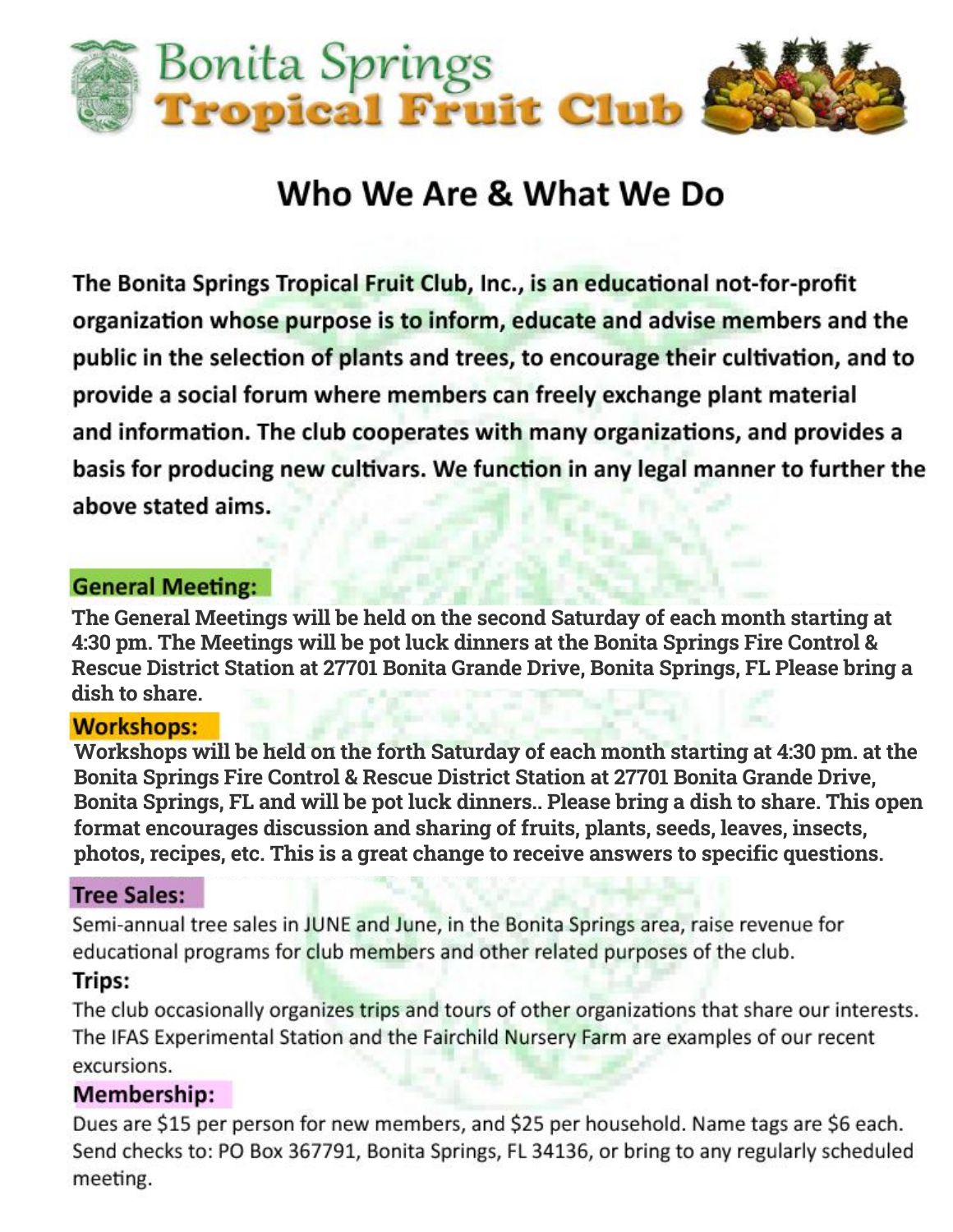

Feel free to join BSTFC on our Facebook group, where you can post pictures of your plants, ask advice, and find out about upcoming events!

https://www.facebook.com/groups/BSTFC/

Link to the next meeting: https://www.facebook.com/groups/BSTFC/events/ Meetup Link (events/meetings sync with the calendar on your phone!):

https://www.meetup.com/Bonita-Springs-Tropical-Fruit-Club/

Our Website (and newsletters with tons of info): https://www.BonitaSpringsTropicalFruitClub.com/

#### **Officers and Board of Directors:**

Jorge Sanchez, President Luis Garrido, Vice President Dwain Kiddo, Treasurer Talitha DeLuco, Secretary Crafton Clift, Director Lisa Mesmer, Director George Kaladiny, Director



Like Us on Facebook! https://www.facebook.com/groups/BSTFC/

# **2022 CFG BOARD OF DIRECTORS**

The Collier Fruit Growers Inc. (CFG) is an active organization dedicated to inform, educate and advise its members as well as the public, as to the propagation of the many varieties of fruits that can be grown in Collier County. The CFG is also actively engaged in the distribution of the many commonly grown fruits, as well as the rare tropical and subtropical fruits grown throughout the world. CFG encourages its members to extend their cultivation by providing a basis for researching and producing new cultivars and hybrids, whenever possible. CFG functions without regard to race, color or national origin.



#### **REMEMBER TO RENEW YOUR MEMBERSHIP!**

**CFG Officers** President, Crafton Clift Vice President, Bonnie Hawkins Secretary, Lisa Hare Treasurer, Rodger Taylor

> **CFG Board Members** Jorge Sanchez Micah Bishop Lisa White





Like Us on Facebook! https://www.facebook.com/CollierFruitGrowers/